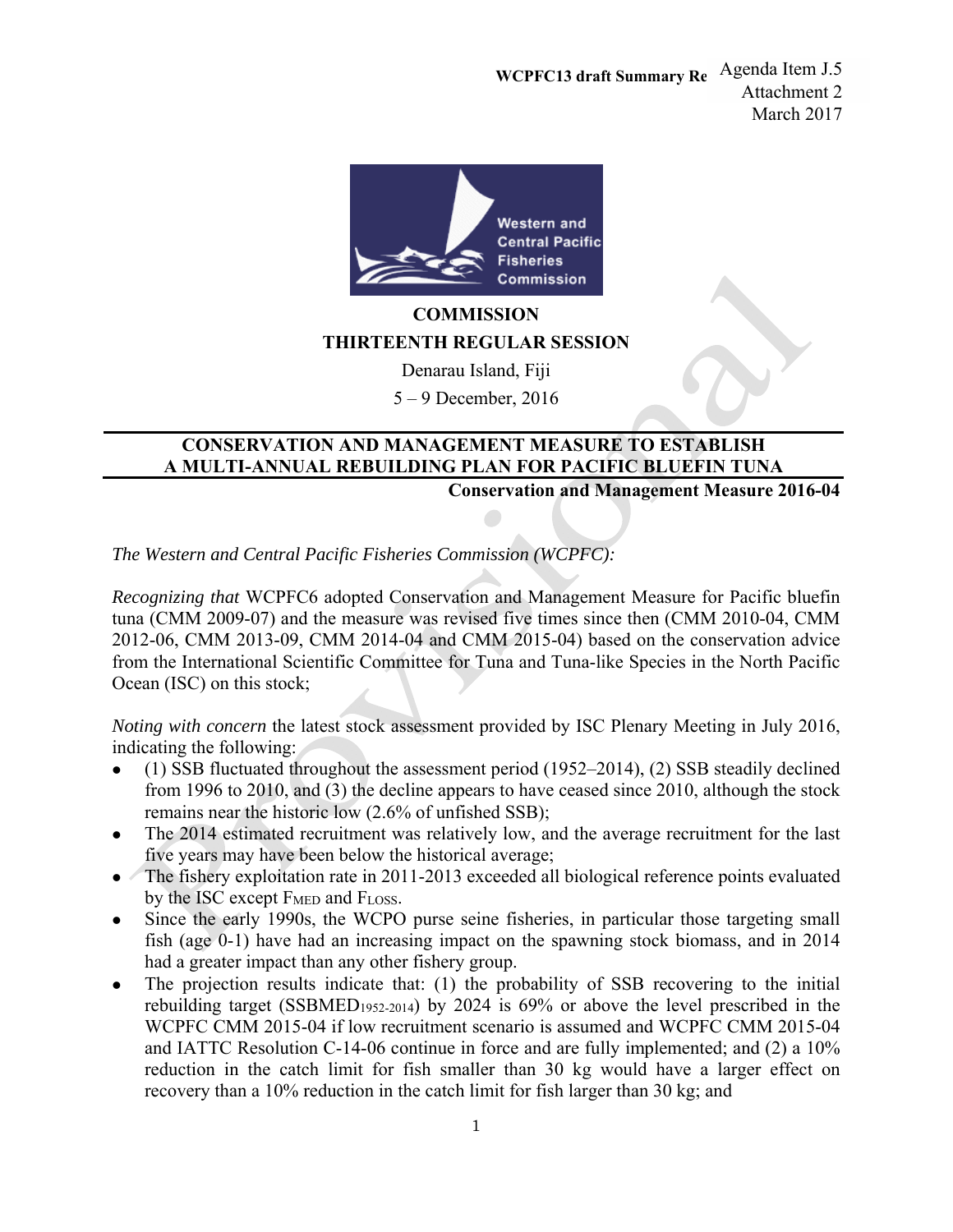- Catching a high number of smaller juvenile fish can have a greater impact on future spawning stock biomass than catching the same weight of larger fish;
- ISC recommends defining SSBMED as the median point estimate for a fixed period of time, either, 1952-2012 or 1952-2014, and further stated that SSBMED is estimated to be 41,069 t for the period of 1952-2012 and 40,994 t for 1952-2014.

*Recognizing the requirement to adopt* reference points for conservation and management of Pacific bluefin tuna; and

*Further recalling that paragraph (4), Article 22 of the WCPFC Convention, which requires* cooperation between the Commission and the IATTC to reach agreement to harmonize CMMs for fish stocks such as Pacific bluefin tuna that occur in the convention areas of both organizations;

*Adopts*, in accordance with Article 10 of the WCPFC Convention that:

## **General Provision**

1. The Commission Members, Cooperating Non-Members and participating Territories (hereinafter referred to as CCMs) recognize that the management objectives of the WCPFC are to maintain or restore fish stocks at levels capable of producing MSY and shall implement a provisional Multi-Annual Rebuilding Plan for Pacific bluefin tuna to rebuild the stock by adopting and achieving step-wise rebuilding targets.. This stepwise rebuilding approach will be as follows:

- a. Starting in 2015, CCMs agree to rebuild the stock with the initial goal of rebuilding the SSB to the historical median (the median point estimate for 1952-2014) within 10 years with at least 60% probability.
- b. Implementation and progress of this plan shall be reviewed based on the results of stock assessments and SSB projections to be conducted by ISC in 2018 and every two years thereafter. For this purpose, the ISC is requested to update the SSB projections for the harvest scenarios previously recommended by the WCPFC, along with any additional scenarios recommended by the Northern Committee. This CMM shall be amended if necessary upon such review.
- c. In 2017, CMMs shall agree on a second rebuilding target, to be reached by 2030 (not necessarily the ultimate rebuilding target).
- d. CMMs shall revise or adopt conservation and management measures to achieve the second rebuilding target that would become effective after the initial goal is met.

2. The Northern Committee shall consider and develop reference points and harvest control rules for the long-term management of Pacific bluefin tuna at its meeting in 2017.

## **Management measures**

3. CCMs shall take measures necessary to ensure that:

(1) Total fishing effort by their vessel fishing for Pacific bluefin tuna in the area north of the 20° N shall stay below the 2002–2004 annual average levels.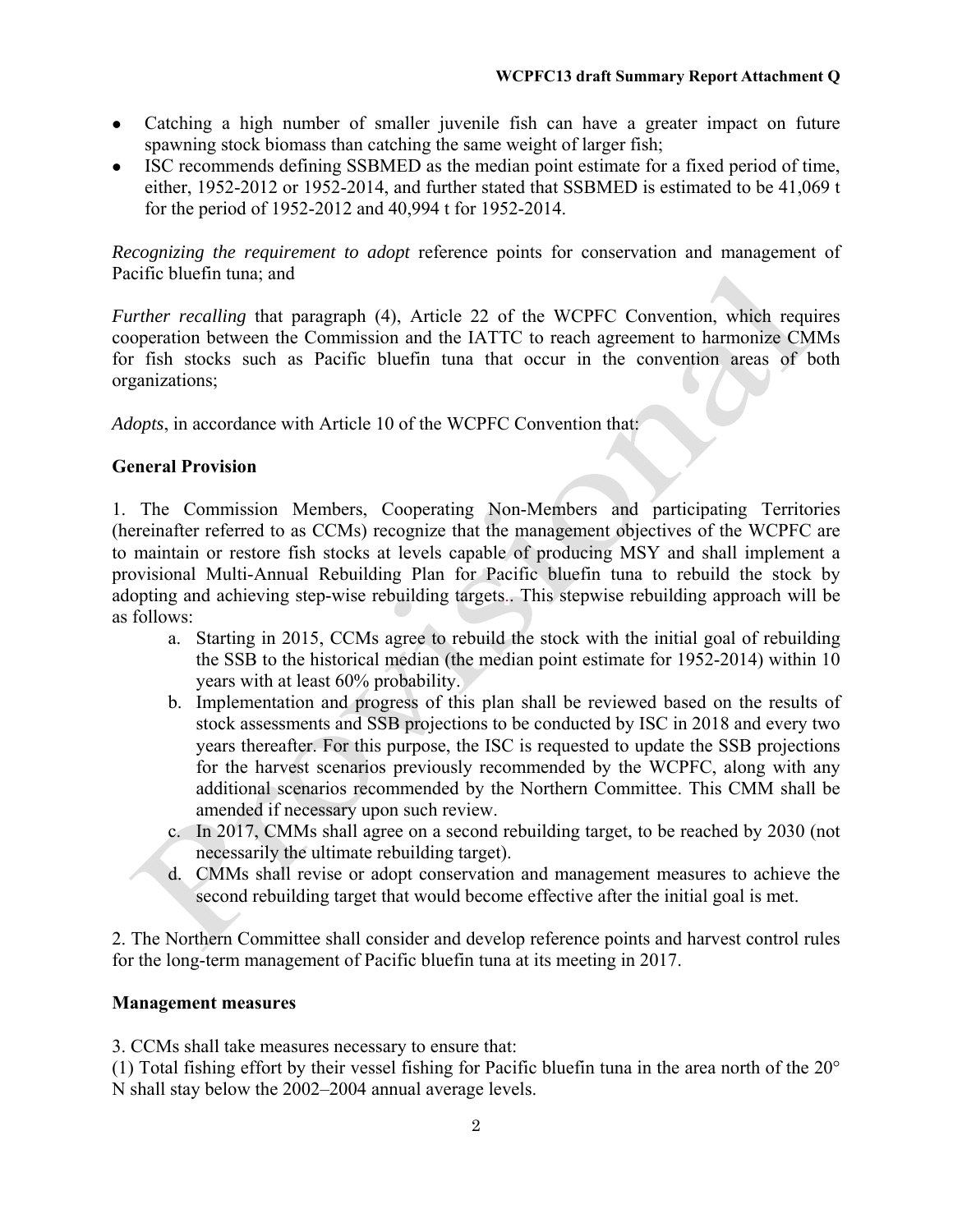(2) All catches of Pacific bluefin tuna less than 30 kg shall be reduced to 50% of the 2002–2004 annual average levels. Any overage of the catch limit shall be deducted from the catch limit for the following year.

4. CCMs shall take measures necessary to ensure that all catches of Pacific Bluefin tuna 30kg or larger shall not be increased from the  $2002$ -2004 annual average levels<sup>1</sup>. Any overage of the catch limit shall be deducted from the catch limit for the following year. However, in 2017, 2018, 2019, and 2020 CCMs may use part of the catch limit for Pacific bluefin tuna smaller than 30 kg stipulated in paragraph 3 (2) above to catch Pacific bluefin tuna 30 kg or larger in the same year. In this case, the amount of catch 30 kg or larger shall be counted against the catch limit for Pacific bluefin tuna smaller than 30 kg. CCMs shall not use the catch limit for Pacific bluefin tuna 30 kg or larger to catch Pacific bluefin tuna smaller than 30 kg. The ISC is requested to review the implications of this special provision in terms of PBF mortality and stock rebuilding probabilities in 2020. Based on that review, in 2020 the Northern Committee will determine whether it should be continued past 2020, and if so, recommend changes to the CMM as appropriate.

5. An emergency rule shall be considered in 2017 which stipulates specific rules all CCMs shall comply with when drastic drops in recruitment are detected.

6. CCMs shall report their 2002–2004 baseline fishing effort and <30 kg and >=30 kg catch levels for 2013 and 2014, by fishery, as referred to in paragraphs 3 and 4, to the Executive Director by 31 July 2015. CCMs shall also report to the Executive Director by 31 July each year their fishing effort and  $\leq 30$  kg and  $\geq 30$  kg catch levels, by fishery, for the previous 3 year, accounting for all catches, including discards. The Executive Director will compile this information each year into an appropriate format for the use of the Northern Committee.

7. CCMs shall intensify cooperation for effective implementation of this CMM, including juvenile catch reduction.

8. CCMs, in particular those catching juvenile Pacific bluefin tuna, shall take measures to monitor and obtain prompt results of recruitment of juveniles each year.

9. Consistent with their rights and obligations under international law, and in accordance with domestic laws and regulations, CCMs shall, to the extent possible, take measures necessary to prevent commercial transaction of Pacific bluefin tuna and its products that undermine the effectiveness of this CMM, especially measures prescribed in the paragraph 3 and 4 above. CCMs shall cooperate for this purpose.

10. CCMs shall cooperate to establish a catch documentation scheme (CDS) to be applied to Pacific bluefin tuna as a matter of priority.

11. CCMs shall also take measures necessary to strengthen monitoring and data collecting system for Pacific bluefin tuna fisheries and farming in order to improve the data quality and

 $\overline{a}$ 

<sup>1</sup> This may apply to Japan starting from July 1, 2017